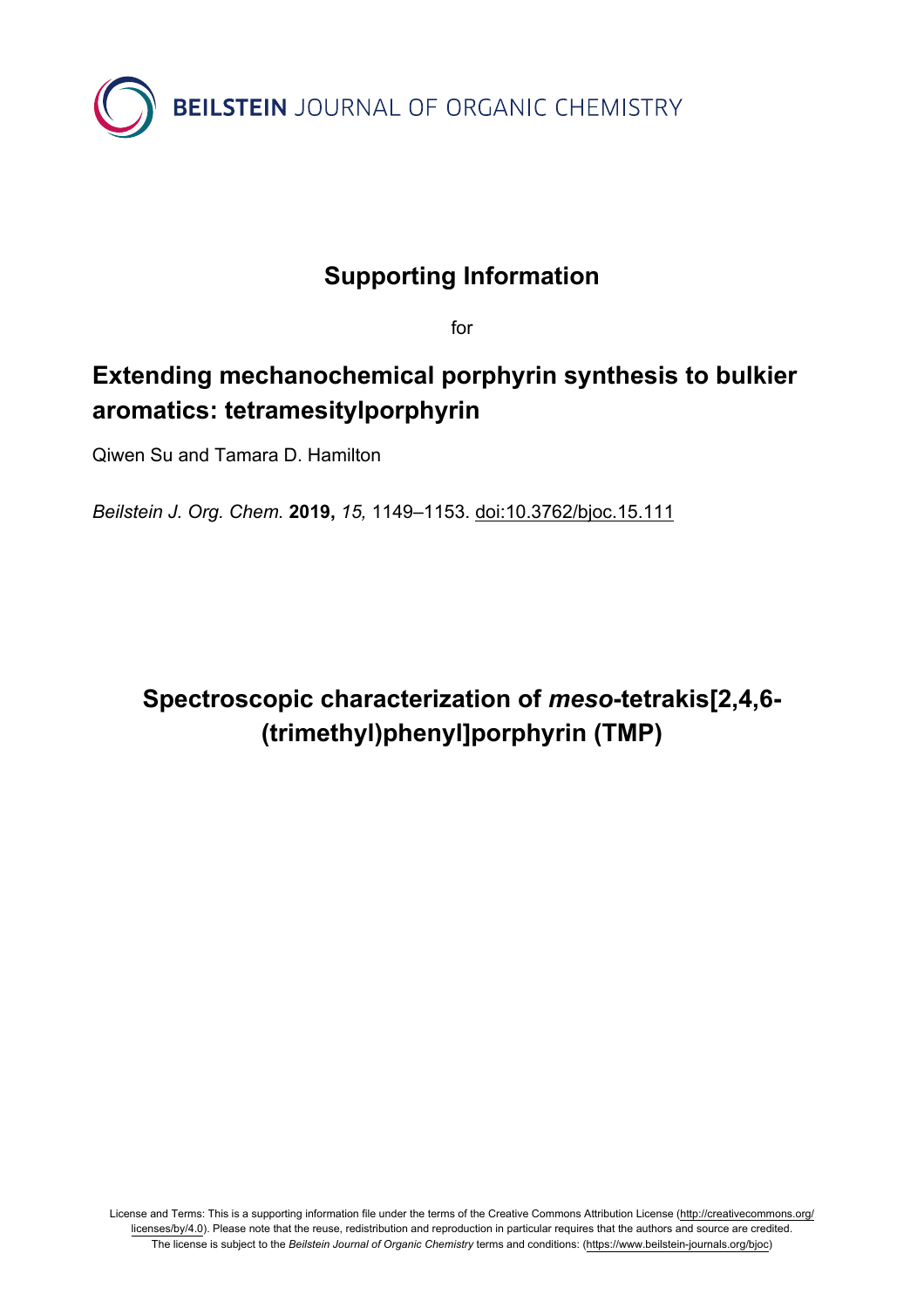# **Table of Contents**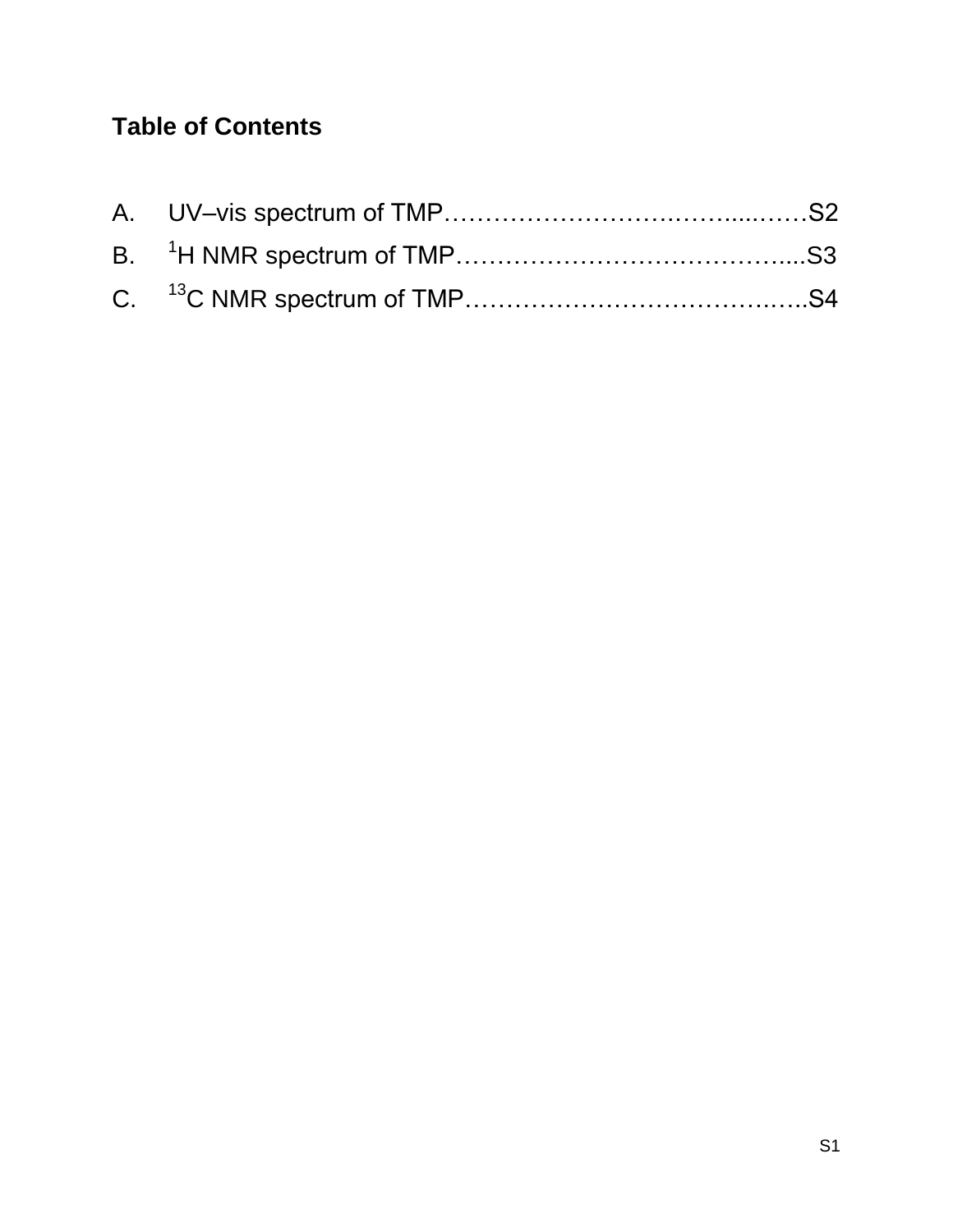

**Figure S1:** UV–vis spectrum of *meso*-tetrakis[2,4,6-(trimethyl)phenyl]porphyrin. λ = 414 (Soret band);  $\lambda = 513, 543, 590, 648$  (Q-bands).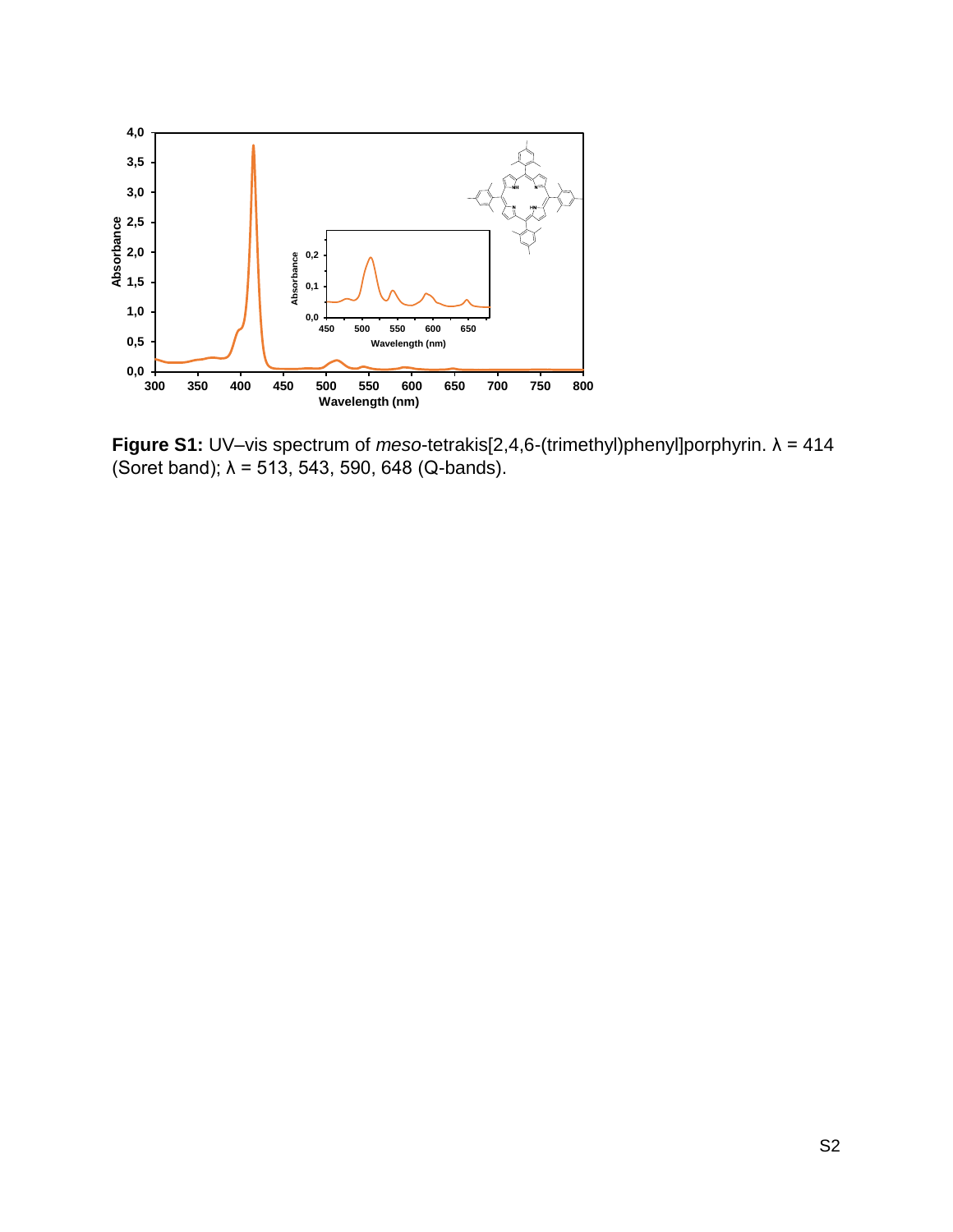

**Figure S2:** <sup>1</sup>H NMR spectrum of *meso*-tetrakis[2,4,6-(trimethyl)phenyl]porphyrin. (300 MHz, CDCl<sub>3</sub>):  $\delta$  = 8.63 (s, 8H), 7.28 (s, 8H), 2.63 (s, 12H), 1.86 (s, 24H), -2.50 (s, 2H).